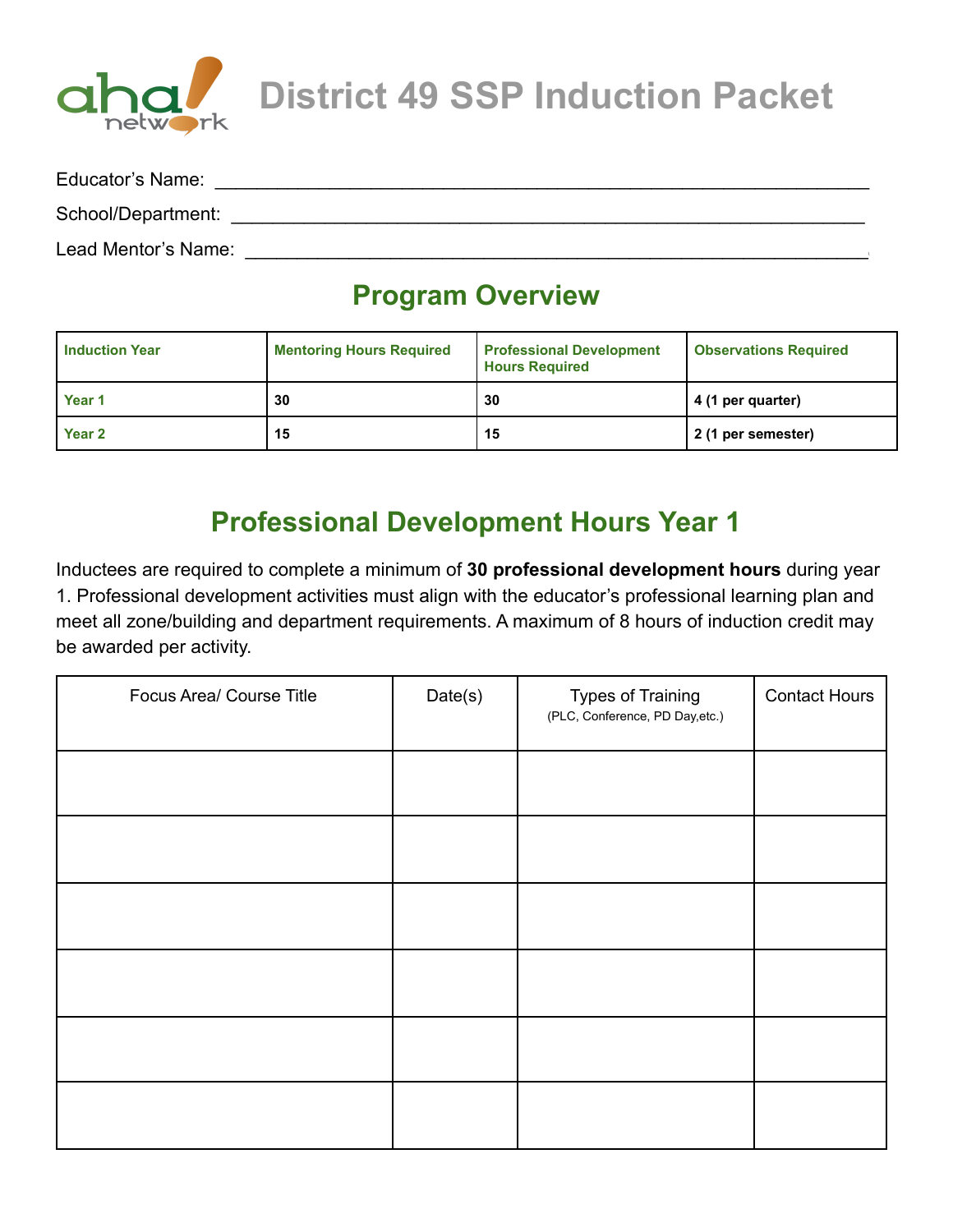|  | <b>Total Hours</b> |  |
|--|--------------------|--|

# **Mentoring Hours Year 1**

|                                                                                                                                                                                                                                                                                                                                                                                                                                                                                                | July                                                                                                                                                                                                                                                                                                                                                                                                                          |
|------------------------------------------------------------------------------------------------------------------------------------------------------------------------------------------------------------------------------------------------------------------------------------------------------------------------------------------------------------------------------------------------------------------------------------------------------------------------------------------------|-------------------------------------------------------------------------------------------------------------------------------------------------------------------------------------------------------------------------------------------------------------------------------------------------------------------------------------------------------------------------------------------------------------------------------|
| Tour Building (entrances, alarm codes, office,<br>◘<br>mailboxes, lounge, parking, introduce key<br>building personnel, teacher restrooms, library,<br>music, gym, copy machine/code, location of<br>shared curricular materials, etc.)<br>Review district and zone mission and vision;<br>share building mission and vision<br>Review how to access Board of Education<br>policies (mandatory reporting, health, safety,<br>harassment, substance abuse,<br>non-discrimination, and bullying) | Access Schoology for pertinent groups and<br>courses<br>$\Box$ Accessing and checking out testing kits<br>$\Box$ Review mission and vision of the<br>individualized education department<br>Review department expectations and norms<br>Accessing IEPs in Enrich<br>❏<br>Expectations for developing IEP goals<br>Accessing quarterly IEP progress reports<br>$\Box$<br><b>Accessing Special Education Reference</b><br>Guide |
| First day expectations and schedule                                                                                                                                                                                                                                                                                                                                                                                                                                                            | $\Box$ Procedures for special services (Medicaid,                                                                                                                                                                                                                                                                                                                                                                             |
| Communication with stakeholders<br>Expectations for parental/guardian<br>❏<br>communication<br>How to make parent contact<br>◘<br>lists in email<br>$\Box$ Website/ teacher pages                                                                                                                                                                                                                                                                                                              | online service logs)<br>Review expectations for accessing buildings<br>on a consistent basis and sign-in sheet<br>locations<br>Mileage reimbursement, when applicable<br>❏<br>Maintaining student special education files                                                                                                                                                                                                     |
| Share school-wide behavior philosophy and<br>management program/protocols<br>□ Discipline procedures/office referral<br><b>Emergency procedures</b><br>Bell schedules/Early dismissal/Late start<br>⊔<br>schedules<br><b>Team Planning Times/Meeting Times</b><br>Review caseload<br>Staff handbook and professionalism                                                                                                                                                                        | Other: and the control of the control of the control of the control of the control of the control of the control of the control of the control of the control of the control of the control of the control of the control of t<br>❏<br>Other:<br>Other:<br>❏<br>Other:<br>Other:<br>Other:<br>Other:<br>Other:<br>Other:                                                                                                      |

| Goal: Write a professional goal for the month to track with mentor |                        |              |  |             |             |              |  |
|--------------------------------------------------------------------|------------------------|--------------|--|-------------|-------------|--------------|--|
|                                                                    |                        |              |  |             |             |              |  |
|                                                                    |                        |              |  |             |             |              |  |
|                                                                    | <b>Mentoring Hours</b> |              |  |             |             |              |  |
| <b>Date</b>                                                        | Time                   | <b>Hours</b> |  | <b>Date</b> | <b>Time</b> | <b>Hours</b> |  |
|                                                                    |                        |              |  |             |             |              |  |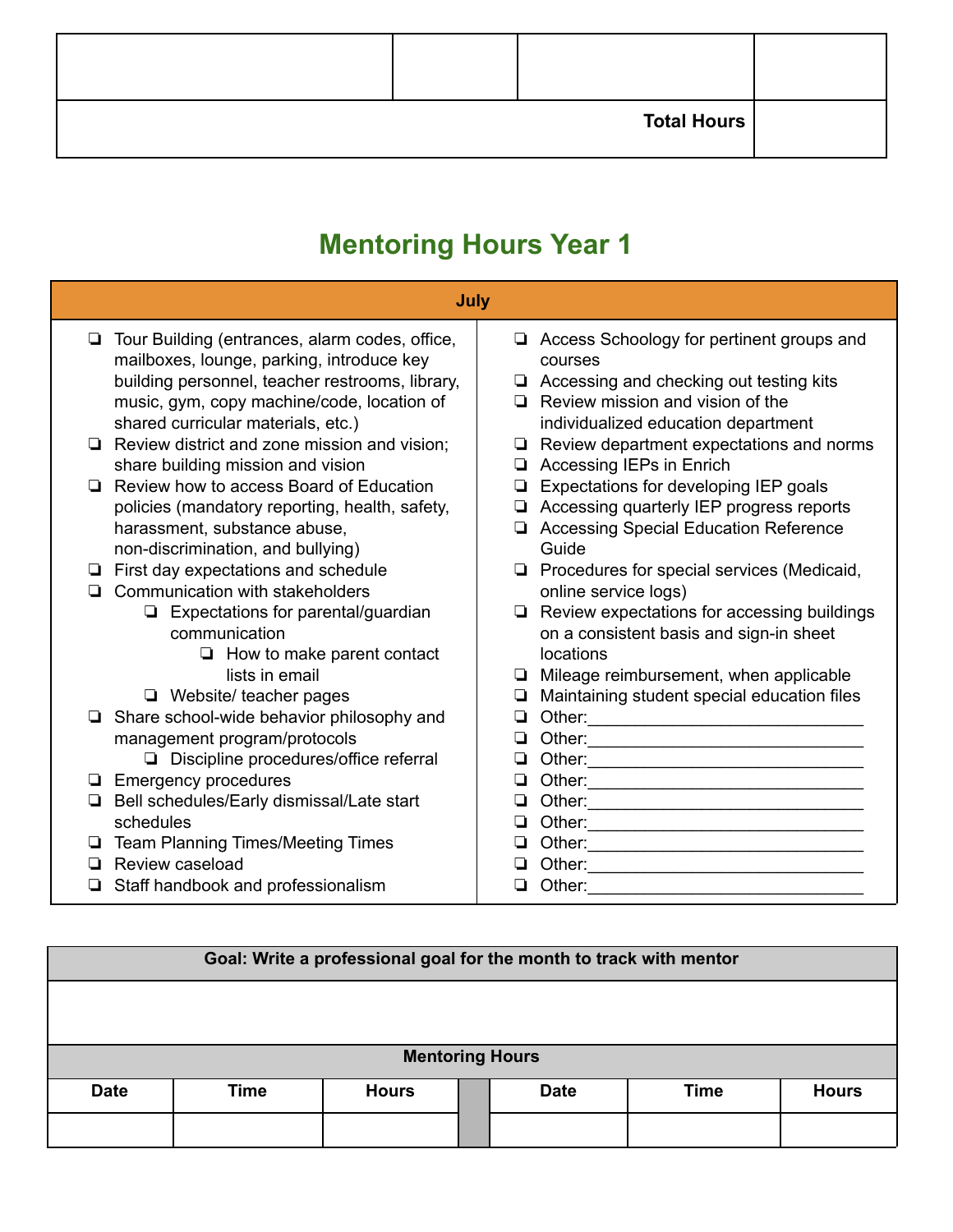| <b>Total Mentoring Hours for July</b> |  |  |  |  |  |  |
|---------------------------------------|--|--|--|--|--|--|

| <b>August</b>                                                                                                                                  |                                                                                                                                                                           |  |  |  |  |  |
|------------------------------------------------------------------------------------------------------------------------------------------------|---------------------------------------------------------------------------------------------------------------------------------------------------------------------------|--|--|--|--|--|
| $\Box$ Staff leave<br>$\Box$ Requesting a sick day/ personal day in<br>Aesop                                                                   | Assessment<br>Benchmark procedures, dates,<br>⊔<br>and materials                                                                                                          |  |  |  |  |  |
| Evaluation<br>Discuss, clarify, and answer questions<br>regarding the evaluation process<br>(following annual admin evaluation<br>orientation) | $\Box$ Review initial benchmark results<br>$\Box$ Online platforms: (i.e. Alpine<br>Achievement, Acadience, Assessment<br>Rating Scales, etc.)<br>$\Box$ Other platforms: |  |  |  |  |  |
| Support with self-assessment and goal<br>setting process                                                                                       | Other:                                                                                                                                                                    |  |  |  |  |  |
| Support with Student Learning<br>u<br>Outcomes (SLOs)                                                                                          | Other:<br>Other:                                                                                                                                                          |  |  |  |  |  |

|             | Goal: Write a professional goal for the month to track with mentor |                        |  |             |             |              |
|-------------|--------------------------------------------------------------------|------------------------|--|-------------|-------------|--------------|
|             |                                                                    |                        |  |             |             |              |
|             |                                                                    | <b>Mentoring Hours</b> |  |             |             |              |
|             |                                                                    |                        |  |             |             |              |
| <b>Date</b> | <b>Time</b>                                                        | <b>Hours</b>           |  | <b>Date</b> | <b>Time</b> | <b>Hours</b> |
|             |                                                                    |                        |  |             |             |              |
|             |                                                                    |                        |  |             |             |              |
|             |                                                                    |                        |  |             |             |              |
|             |                                                                    |                        |  |             |             |              |
|             | <b>Total Mentoring Hours for August</b>                            |                        |  |             |             |              |

| <b>September</b>                                                                                                                                                                                                                                                                |                                                                                                                                                                                                                                    |  |  |  |  |
|---------------------------------------------------------------------------------------------------------------------------------------------------------------------------------------------------------------------------------------------------------------------------------|------------------------------------------------------------------------------------------------------------------------------------------------------------------------------------------------------------------------------------|--|--|--|--|
| $\Box$ Using assessment data to support services<br><b>MTSS Plans</b><br>$\Box$ MTSS Procedures<br>$\Box$ Progress monitoring<br>$\Box$ Communication with parents<br>$\Box$ READ Plans (K-3)<br>Review READ Act Handbook<br>$\Box$ Communicating student progress with parents | $\Box$ Discuss mentee's primary concerns/issues<br>Schedule Observation #1<br>Date: ______________<br>(Complete)<br>observation section below)<br>Schedule observation debrief between<br>mentor/mentee<br>□ Other:<br>Other:<br>ப |  |  |  |  |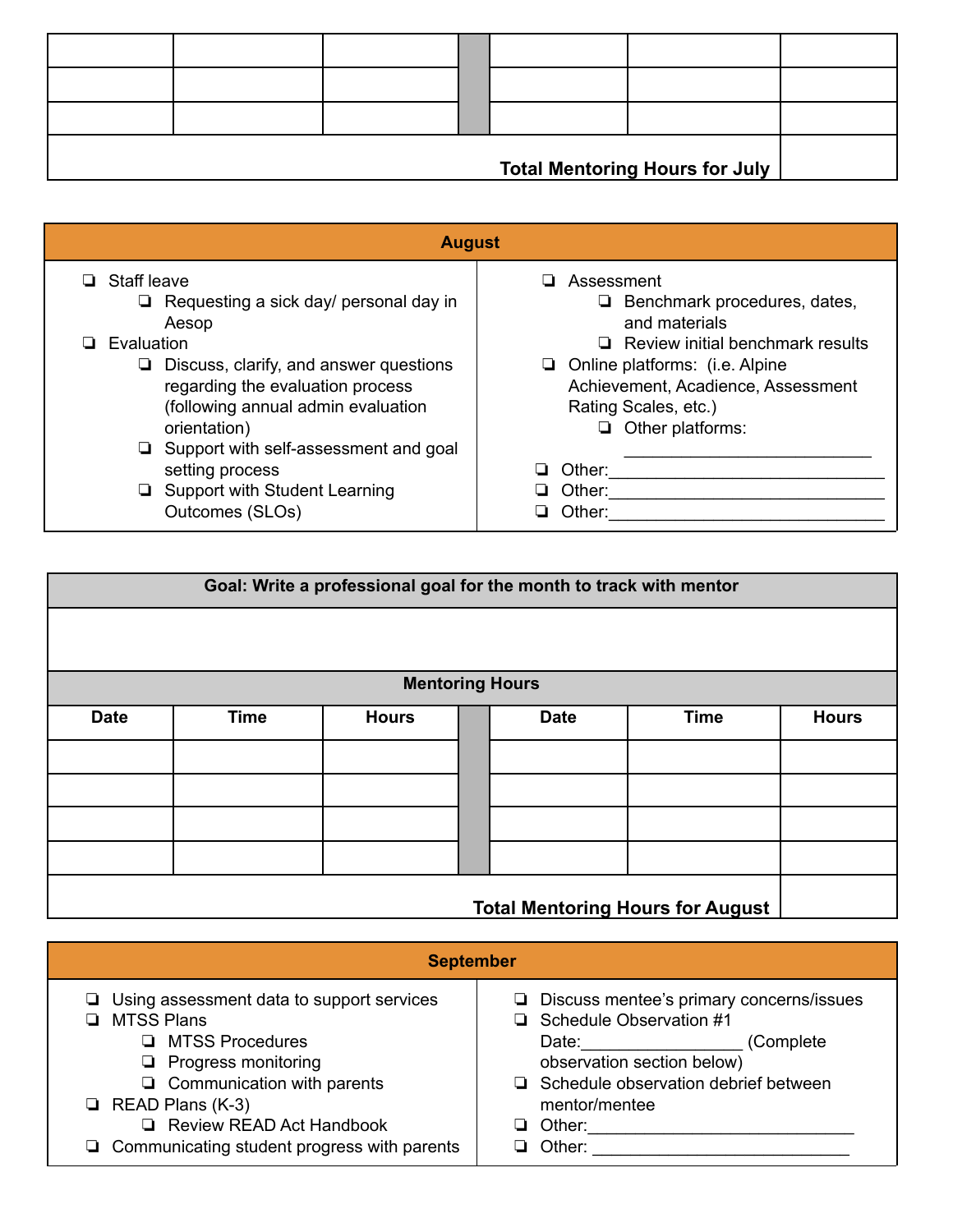(progress reports, parent-teacher conferences, student work samples, etc.)

❏ Review emergency procedures

❏ Other:\_\_\_\_\_\_\_\_\_\_\_\_\_\_\_\_\_\_\_\_\_\_\_\_\_\_\_\_

❏ Other: \_\_\_\_\_\_\_\_\_\_\_\_\_\_\_\_\_\_\_\_\_\_\_\_\_\_\_ ❏ Other: \_\_\_\_\_\_\_\_\_\_\_\_\_\_\_\_\_\_\_\_\_\_\_\_\_\_\_

|             | Goal: Write a professional goal for the month to track with mentor |              |  |             |             |              |
|-------------|--------------------------------------------------------------------|--------------|--|-------------|-------------|--------------|
|             |                                                                    |              |  |             |             |              |
|             |                                                                    |              |  |             |             |              |
|             | <b>Mentoring Hours</b>                                             |              |  |             |             |              |
| <b>Date</b> | <b>Time</b>                                                        | <b>Hours</b> |  | <b>Date</b> | <b>Time</b> | <b>Hours</b> |
|             |                                                                    |              |  |             |             |              |
|             |                                                                    |              |  |             |             |              |
|             |                                                                    |              |  |             |             |              |
|             |                                                                    |              |  |             |             |              |
|             |                                                                    |              |  |             |             |              |
|             | <b>Total Mentoring Hours for September</b>                         |              |  |             |             |              |

| <b>October</b>                                                                                                                                                                                                                                                                                                                 |                                                                                                                                                                                                                                   |  |  |  |  |  |
|--------------------------------------------------------------------------------------------------------------------------------------------------------------------------------------------------------------------------------------------------------------------------------------------------------------------------------|-----------------------------------------------------------------------------------------------------------------------------------------------------------------------------------------------------------------------------------|--|--|--|--|--|
| $\Box$ Reflect on student achievement & growth<br>$\Box$ Collaborate with case manager/<br>classroom teacher to ensure<br>accommodations are being<br>documented<br>$\Box$ Share tips on addressing concerns<br>with parents<br>$\Box$ Reflect on student behavior & learning<br>environment<br>$\Box$ Discuss concerns/issues | $\Box$ Discuss preparation for formal<br>evaluations/observations<br>$\Box$ Check Aha Network for upcoming learning<br>opportunities<br>□ Self-care reflection<br>Other:<br>ப<br>Other:<br>ப<br>Other:<br>Other:<br>l 1<br>Other: |  |  |  |  |  |

| Goal: Write a professional goal for the month to track with mentor |             |                        |  |             |                                          |              |
|--------------------------------------------------------------------|-------------|------------------------|--|-------------|------------------------------------------|--------------|
|                                                                    |             |                        |  |             |                                          |              |
|                                                                    |             | <b>Mentoring Hours</b> |  |             |                                          |              |
| <b>Date</b>                                                        | <b>Time</b> | <b>Hours</b>           |  | <b>Date</b> | <b>Time</b>                              | <b>Hours</b> |
|                                                                    |             |                        |  |             |                                          |              |
|                                                                    |             |                        |  |             |                                          |              |
|                                                                    |             |                        |  |             |                                          |              |
|                                                                    |             |                        |  |             |                                          |              |
|                                                                    |             |                        |  |             | <b>Total Mentoring Hours for October</b> |              |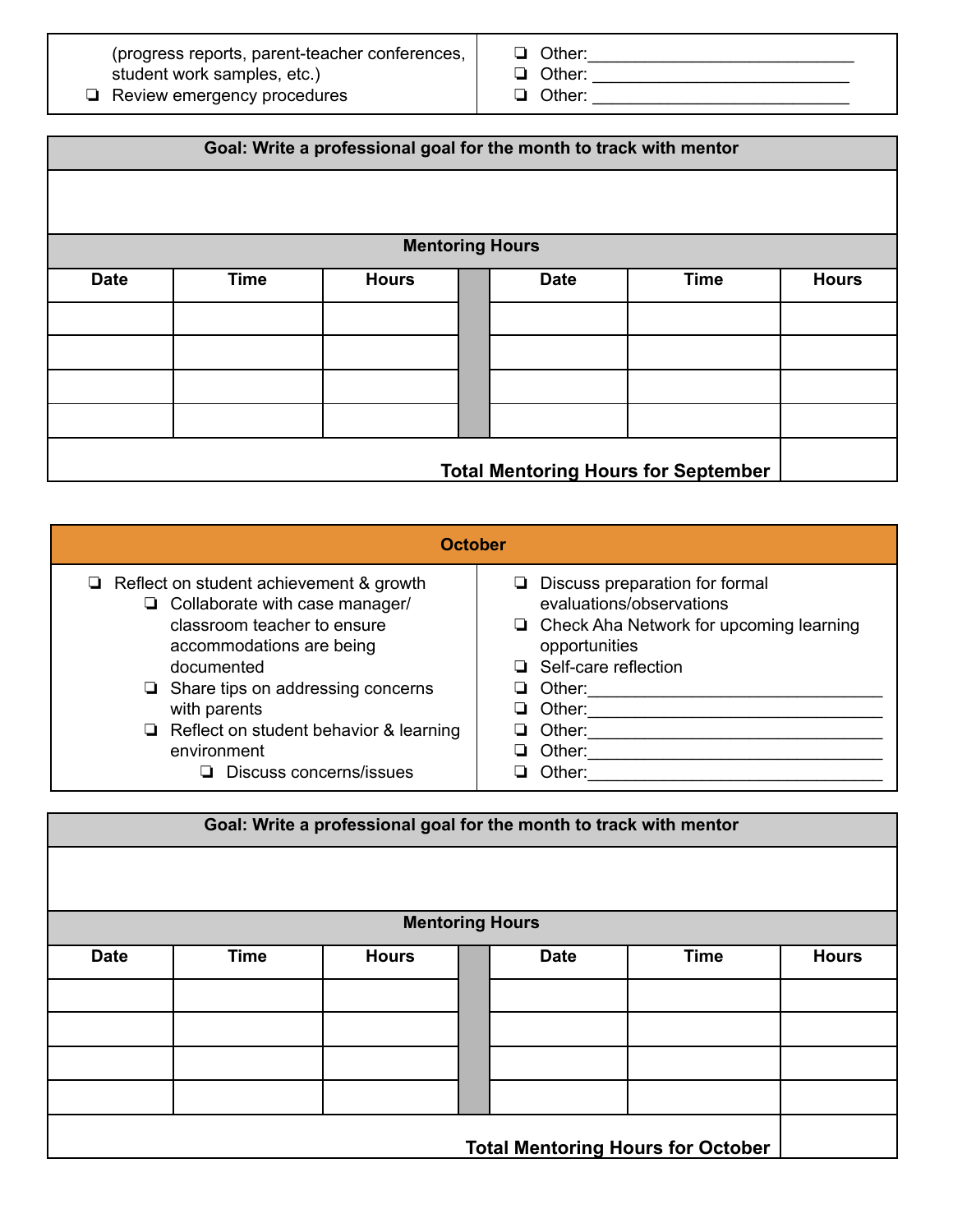#### **November/December**

- ❏ Progress report procedures
- ❏ Preview the end of semester activities/holiday activities and adjust services as needed
- ❏ Discuss planning for second semester (review caseload, evaluation planning, etc.)
- ❏ Review mid-year evaluation process and reflect on progress towards goals
- ❏ Complete Observation #2 Date: (Complete observation section below)
- ❏ Schedule observation debrief between mentor/mentee
- ❏ Other:\_\_\_\_\_\_\_\_\_\_\_\_\_\_\_\_\_\_\_\_\_\_\_\_\_\_\_\_\_\_\_
- ❏ Other:\_\_\_\_\_\_\_\_\_\_\_\_\_\_\_\_\_\_\_\_\_\_\_\_\_\_\_\_\_\_\_

# **Goal: Write a professional goal for the month to track with mentor Mentoring Hours Date Time Hours Date Time Hours Total Mentoring Hours for November/ December**

| <b>January</b>                                                                                |                                                                             |  |  |  |  |  |
|-----------------------------------------------------------------------------------------------|-----------------------------------------------------------------------------|--|--|--|--|--|
| $\Box$ Review professional goals and personal goals<br>for self-care                          | $\Box$ Check Aha network for upcoming courses<br>and learning opportunities |  |  |  |  |  |
| $\Box$ Review spring assessment calendar and<br>adjust services as needed                     | $\Box$ Other:<br>Other:<br>ப                                                |  |  |  |  |  |
| $\Box$ Reflect on mentoring hours and professional<br>development hours to remain on track to | Other:<br>ப<br>Other:<br>ப                                                  |  |  |  |  |  |
| complete induction requirements                                                               | Other:<br>ப                                                                 |  |  |  |  |  |
| Goal: Write a professional goal for the month to track with mentor                            |                                                                             |  |  |  |  |  |

|             |             | <b>Mentoring Hours</b> |             |                                          |              |
|-------------|-------------|------------------------|-------------|------------------------------------------|--------------|
| <b>Date</b> | <b>Time</b> | <b>Hours</b>           | <b>Date</b> | <b>Time</b>                              | <b>Hours</b> |
|             |             |                        |             |                                          |              |
|             |             |                        |             |                                          |              |
|             |             |                        |             |                                          |              |
|             |             |                        |             |                                          |              |
|             |             |                        |             | <b>Total Mentoring Hours for January</b> |              |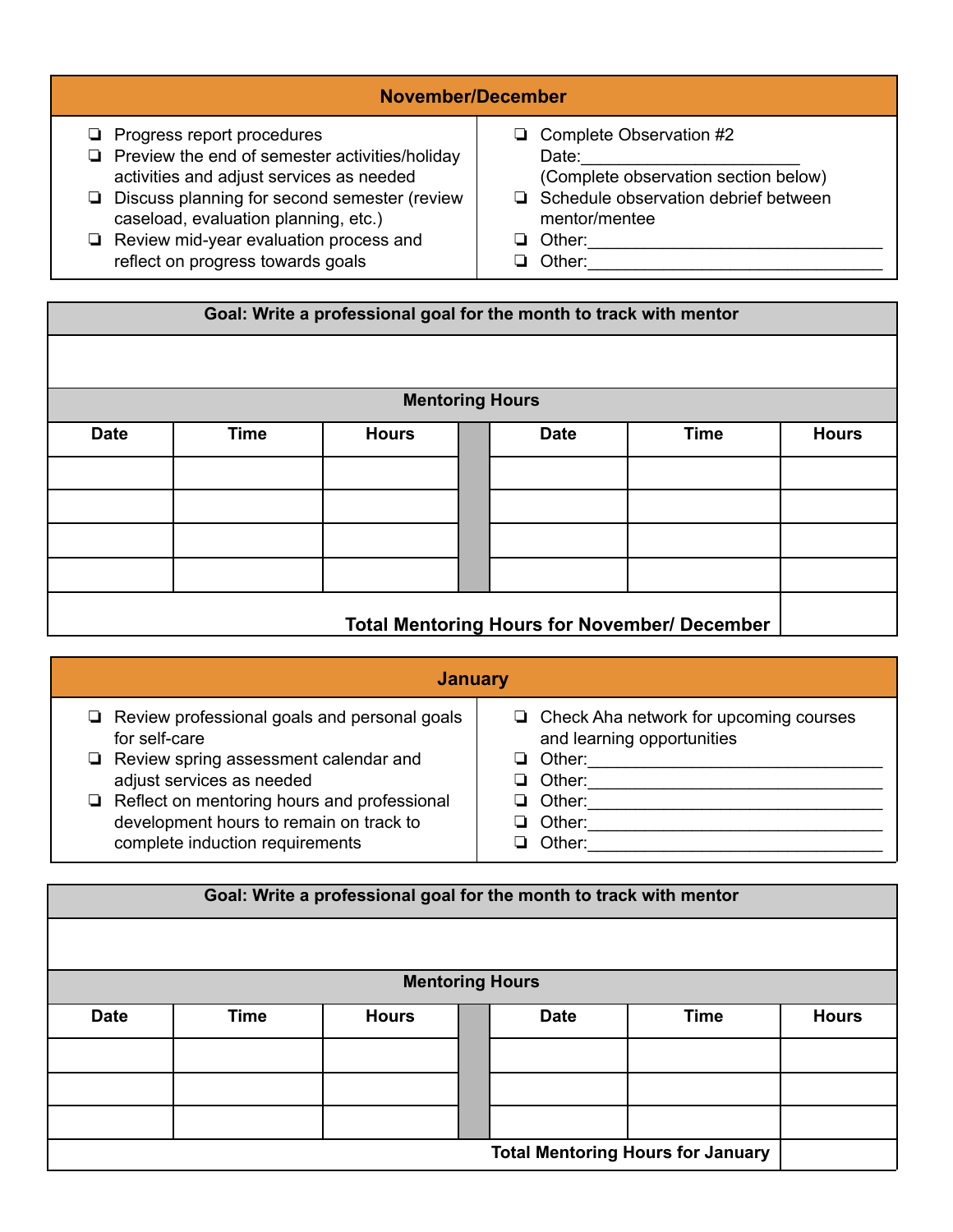| <b>February/March</b>                                                                                                                                                                                                                                                                                                   |                                                                                                                   |
|-------------------------------------------------------------------------------------------------------------------------------------------------------------------------------------------------------------------------------------------------------------------------------------------------------------------------|-------------------------------------------------------------------------------------------------------------------|
| $\Box$ Communicating student progress with parents<br>(progress reports, parent-teacher<br>conferences, student work samples, etc.)<br>$\Box$ Discuss goals and progress in professional<br>development<br>□ Self-care reflection<br>$\Box$ Complete Observation #3<br>Date:<br>(Complete<br>observation section below) | Schedule observation debrief between<br>mentor/mentee<br>Other:<br>Other:<br>Other:<br>Other:<br>Other:<br>Other: |

|                                                 | Goal: Write a professional goal for the month to track with mentor |                        |  |             |             |              |
|-------------------------------------------------|--------------------------------------------------------------------|------------------------|--|-------------|-------------|--------------|
|                                                 |                                                                    |                        |  |             |             |              |
|                                                 |                                                                    |                        |  |             |             |              |
|                                                 |                                                                    | <b>Mentoring Hours</b> |  |             |             |              |
| <b>Date</b>                                     | <b>Time</b>                                                        | <b>Hours</b>           |  | <b>Date</b> | <b>Time</b> | <b>Hours</b> |
|                                                 |                                                                    |                        |  |             |             |              |
|                                                 |                                                                    |                        |  |             |             |              |
|                                                 |                                                                    |                        |  |             |             |              |
|                                                 |                                                                    |                        |  |             |             |              |
| <b>Total Mentoring Hours for February/March</b> |                                                                    |                        |  |             |             |              |

| <b>April/May</b>                              |                                                  |
|-----------------------------------------------|--------------------------------------------------|
| Evaluation                                    | $\Box$ Reflection on the year--what worked; what |
| ❏                                             | didn't                                           |
| $\Box$ Discuss, clarify, and answer questions | $\Box$ Check Aha Network for summer professional |
| regarding the EOY evaluation process          | development opportunities                        |
| $\Box$ Reflect on progress towards goals      | Complete Observation #4                          |
| Reflect on evidence of student achievement &  | Date:                                            |
| growth                                        | (Complete observation section below)             |
| $\Box$ Artifacts uploaded demonstrating       | $\Box$ Schedule observation debrief between      |
| student progress                              | mentor/mentee                                    |
| $\Box$ Reporting progress to parents          | Discuss preparation for EOY induction            |
| Discuss end of year events happening in May   | ⊔                                                |
| End of Year Procedures                        | meeting                                          |
| $\Box$ Check out procedures                   | Other:                                           |
| $\Box$ Expectations for summer office clean   | Other:                                           |
| out                                           | Other:                                           |
| Ordering for next year                        | Other:                                           |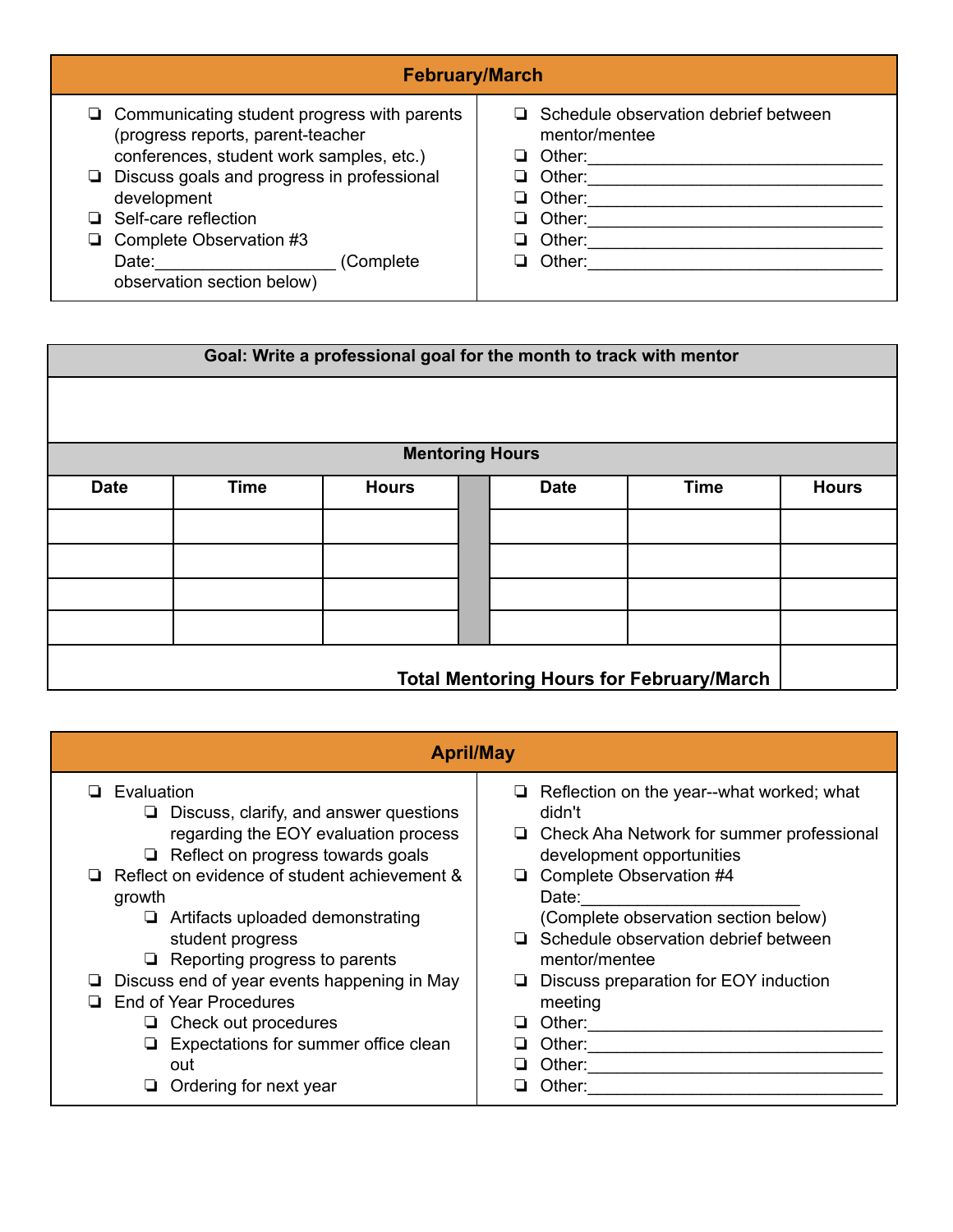|                                             | Goal: Write a professional goal for the month to track with mentor |                        |  |             |             |              |
|---------------------------------------------|--------------------------------------------------------------------|------------------------|--|-------------|-------------|--------------|
|                                             |                                                                    |                        |  |             |             |              |
|                                             |                                                                    | <b>Mentoring Hours</b> |  |             |             |              |
| <b>Date</b>                                 | <b>Time</b>                                                        | <b>Hours</b>           |  | <b>Date</b> | <b>Time</b> | <b>Hours</b> |
|                                             |                                                                    |                        |  |             |             |              |
|                                             |                                                                    |                        |  |             |             |              |
|                                             |                                                                    |                        |  |             |             |              |
|                                             |                                                                    |                        |  |             |             |              |
| <b>Total Mentoring Hours for April/ May</b> |                                                                    |                        |  |             |             |              |
|                                             | <b>Total Mentoring Hours for Year 1 Induction</b>                  |                        |  |             |             |              |

#### **Peer Observations Year 1**

At least one observation is required each quarter. During the first year of induction four peer observations are required. These observations should occur at least quarterly throughout the school year. Observations may include the mentor observing the inductee to provide meaningful non-evaluative feedback, or the inductee observing the mentor or other accomplished teachers / instructional coaches in the district with guidance from the lead mentor and supervisor. Observations should be scheduled to align with inductee needs and building priorities. Individualized Education staff may observe or be observed by colleagues in another District 49 school. During the second year of induction two observations (one per semester) are required.

| Quarter | <b>Date</b> | <b>Time</b> | Location | Who/What was observed |
|---------|-------------|-------------|----------|-----------------------|
|         |             |             |          |                       |
|         |             |             |          |                       |
| Ĵ٥      |             |             |          |                       |
|         |             |             |          |                       |

#### **Lead Mentor / Inductee Meetings Year 1**

A check-in meeting with the lead mentor and inductee is required at least once per semester to provide additional support and to ensure that inductees are on-track for induction completion.

| Semester | Date | Time | <b>Topic</b> | Lead Mentor Signature |
|----------|------|------|--------------|-----------------------|
|          |      |      |              |                       |
| L        |      |      |              |                       |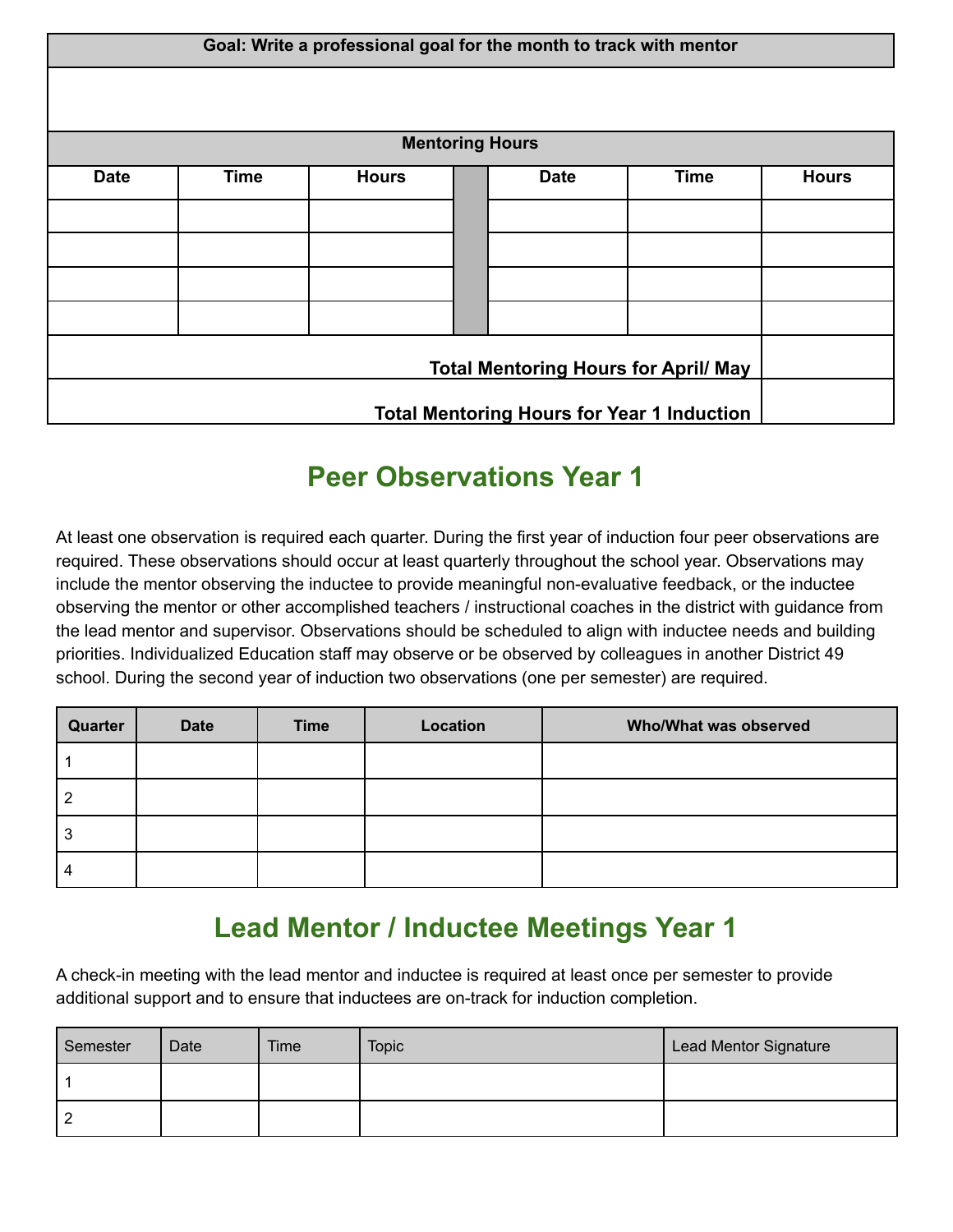#### **Year 2 Log**

#### **Professional Development Hours Year 2**

Inductees are required to complete a minimum of 15 professional development hours during year 2.

| <b>Focus Area/ Course Title</b> | Date(s) | Types of Training (PLC,<br>Conference, PD Day, etc.) | <b>Contact Hours</b> |
|---------------------------------|---------|------------------------------------------------------|----------------------|
|                                 |         |                                                      |                      |
|                                 |         |                                                      |                      |
|                                 |         |                                                      |                      |
|                                 |         |                                                      |                      |
|                                 |         |                                                      |                      |
|                                 |         |                                                      |                      |
|                                 |         |                                                      |                      |
|                                 |         |                                                      |                      |

#### **Mentoring Hours Year 2**

Inductees are required to complete a minimum of 15 mentoring hours during year 2.

| <b>Date</b> | <b>Time</b> | <b>Topics Discussed</b> | <b>Hours</b> |
|-------------|-------------|-------------------------|--------------|
|             |             |                         |              |
|             |             |                         |              |
|             |             |                         |              |
|             |             |                         |              |
|             |             |                         |              |
|             |             |                         |              |
|             |             |                         |              |
|             |             |                         |              |
|             |             |                         |              |
|             |             |                         |              |
|             |             | <b>Total Hours</b>      |              |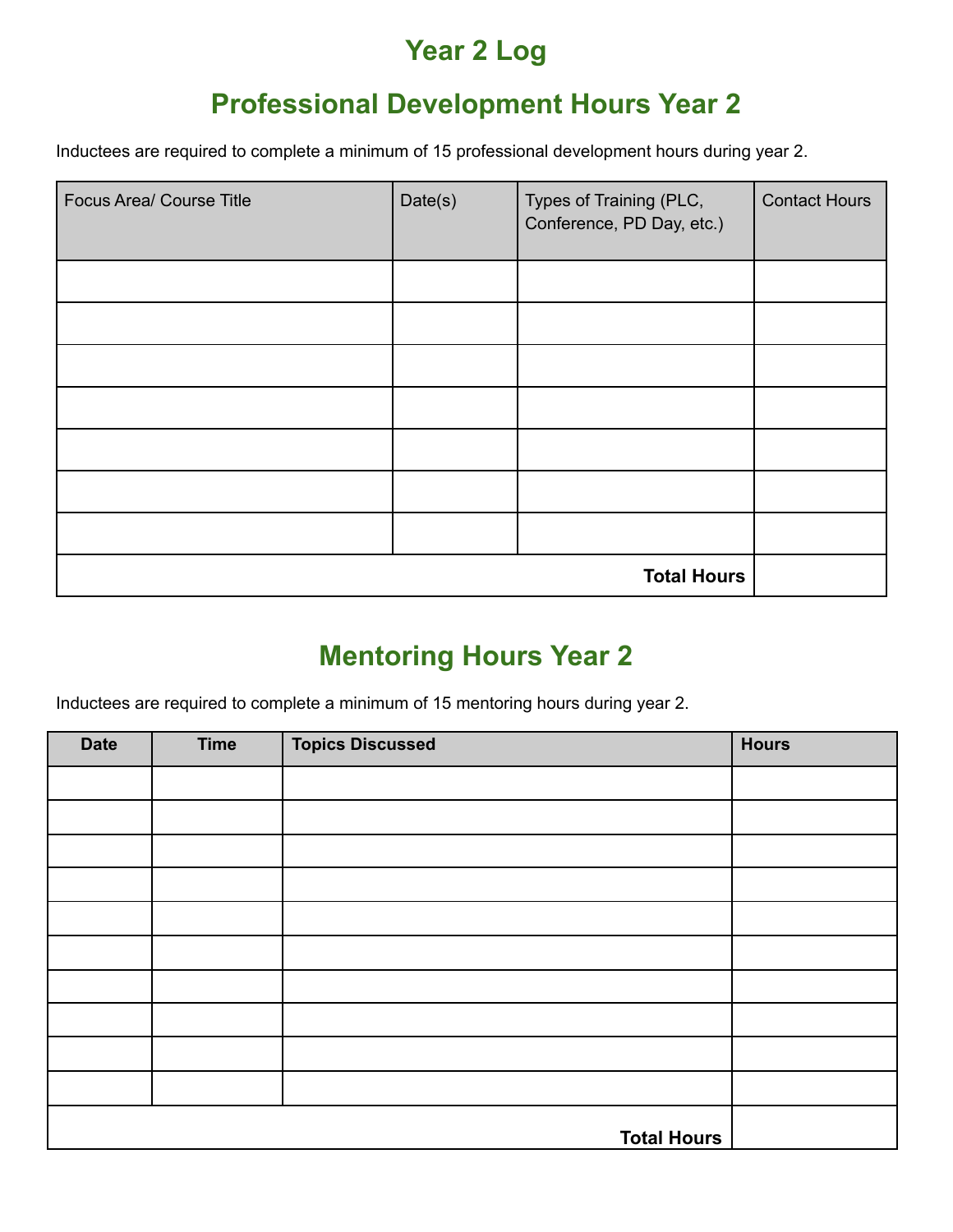#### **Peer Observations Year 2**

| Quarter  | <b>Date</b> | <b>Time</b> | Location | Who/What was observed |
|----------|-------------|-------------|----------|-----------------------|
|          |             |             |          |                       |
| <u>_</u> |             |             |          |                       |

## **Lead Mentor / Inductee Meetings Year 2**

| Semester | Date | Time | <b>Topic</b> | Lead Mentor Signature |
|----------|------|------|--------------|-----------------------|
|          |      |      |              |                       |
|          |      |      |              |                       |